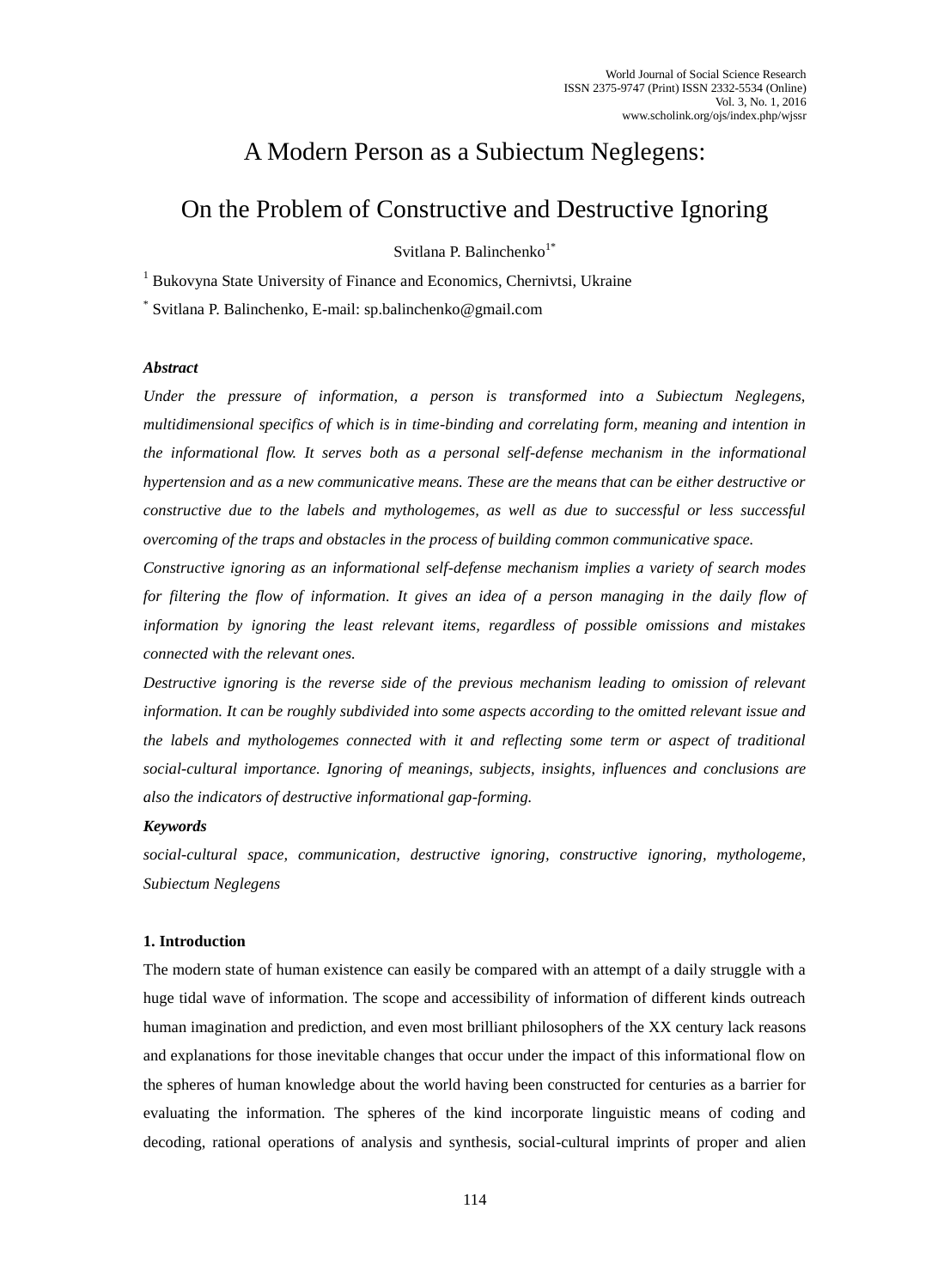engraved in laws and norms.

## **2. Method**

#### *2.1 Functional Approach to a Social-Cultural Space Gap-Forming*

So far information can form a flow of demands, intentions, interchanging meanings and requirements for adequate responses, either linguistic or not. The problem for investigation lies within the conditions of this adequacy may change regardless of situation, and the any actor of communication faces the necessity of standing against dissolving in the chains of random transformations in the informational conditions. Thus, functional approach is basic for informational gap-finding as it helps to reveal the contextual grounds for emerging mythologemes and labels and their further influence on the mind screen of a person in a particular social-cultural surrounding.

This approach, applied to a social-cultural space, should be distinguished from the concept of time-binding, stated by Alfred Korzybsky in "Manhood of Humanity" (1921) as a main characteristic of a human being, dimensionally distinguishing this kind of creature from all other forms of life, does not seem universal enough to point out the constant and significant struggle of this creature in the modern conditions of informational overflow where the indices for denoting particular objects can literally break loose and multiply every single moment.

For instance, the levels-dimensions of a speech act, suggested by John Searle and discussed upon in the ordinary language philosophy, are to denote the subdimensions of general time-binding by means of linguistic coding. Locutionary aspect leads to form-binding in the process of linguistic units combination while producing information. Illocutionary aspect in its wider perception is reflected in meaning-binding, necessary for the interactions to take place and for further existence of informational space. The aspect of perlocution can also be described in terms of intention-binding in the situations of impact.

But increasing number of phatic interactions and general tendency to self-isolation as a result of overflow of contacts, real or virtual, a person comes across daily, makes it merely possible to discuss speech acts in the same terms as in the times of J. Searle. The categories and theories of the ordinary language philosophy come to the edge relevance in the modern informational state of things.

Describing the state as a sort of felt-like cloth or mosaics in the context of culture, Abraham Moles suggested a model of non-systemic highly random and situationally-bound pressing of the informational "threads" into some "cloth" of our experience.

The suggestion formulated for further investigation by means of functional approach to a social-cultural space gap-forming is based on the thesis that instead of traditional attempts of looking for information, a person under informational pressure and overflow is to change the tactics and stick to the opposite operation: ignoring the information in order to realize informational self-defense. In other words, if it is impossible and harmful to absorb all the mass of information streaming from various channels and sources, there should be some adaptation mechanism for grading, sieving and ignoring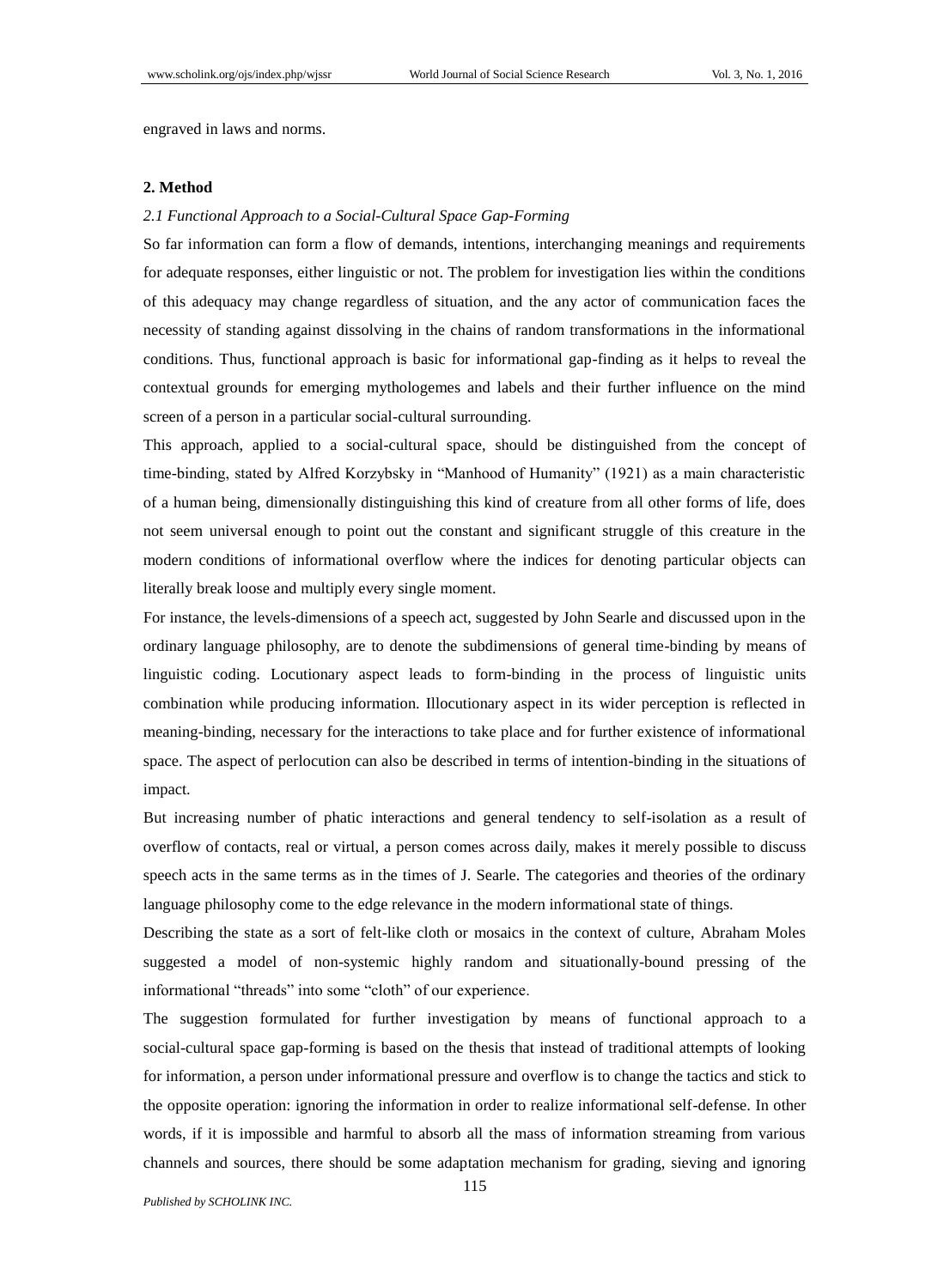most of it, interweaving only some particular "threads" into the general "cloth" of social-cultural experience.

#### **3. Result**

Ignoring, either on purpose or not, in a constructive way or a destructive one, is as important a mechanism as mind distinguishing Homo Sapience from other species. In modern linguistic studies, there can be found the descriptions of "homo codificant"—a person trying to make the linguistic norm remain unaffected by communication, and "homo reflectens" —a person understanding inevitability of the changes. The personal types are compared with the term "homo neglegens" that is used to denote a person indifferent to any facts of language (I. Vepreva, S. Popov). But this indifference lies outside intention, thus ignoring is wider in both constructive and destructive realizations and results. Nowadays it is possible to define the new adaptation mode of Subiectum Neglegens, having to be capable of information grading. The most important here is the basis for ignoring. The previous theories, stating the cognitive frames due to the possibilities and limitations of human mind (even if tried to overcome the limitation by suggesting unlimited range of abstractions as in general semantics), led to predicting the advanced form of Homo Ignoramus, "not knowing human being", restricted from the informational flow by means of normative ignorandum ("the information that should not be known") and general limited access to information sources.

Constructive ignoring as an informational self-defense mechanism implies a variety of search modes for filtering the flow of information. To illustrate it one can imagine the process of informational filtering after the input of some phrase or term into an online search engine. The number of possible results connected with the term may overrun the possibilities for analysis, and the information is "sieved" by a person due to its relevance, consistency, context and so on. The mistakes are possible as well, and you may overlook some useful result among 100,000 other responses. It is possible too to have the wrong impression and to find some irrelevant information with seemingly proper response beginning. This simple example of a search mode gives an idea of a person managing in the daily flow of information by ignoring the least relevant items, regardless of possible omissions and mistakes connected with the relevant ones.

Destructive ignoring is the reverse side of the previous mechanism leading to omission of relevant information. It is connected with distortions between different levels of abstractions and is inevitably accompanied with various labels and mythologemes. Destructive ignoring can be roughly subdivided into the following aspects according to the omitted relevant issue and the labels and mythologemes connected with it and reflecting some term or aspect of traditional social-cultural importance.

1) Ignoring of facts. Label: "Everything should be proved". Mythologeme: "Need for evidence".

2) Ignoring of meanings. Label: "You should keep to the norm". Mythologeme: "Own point of view".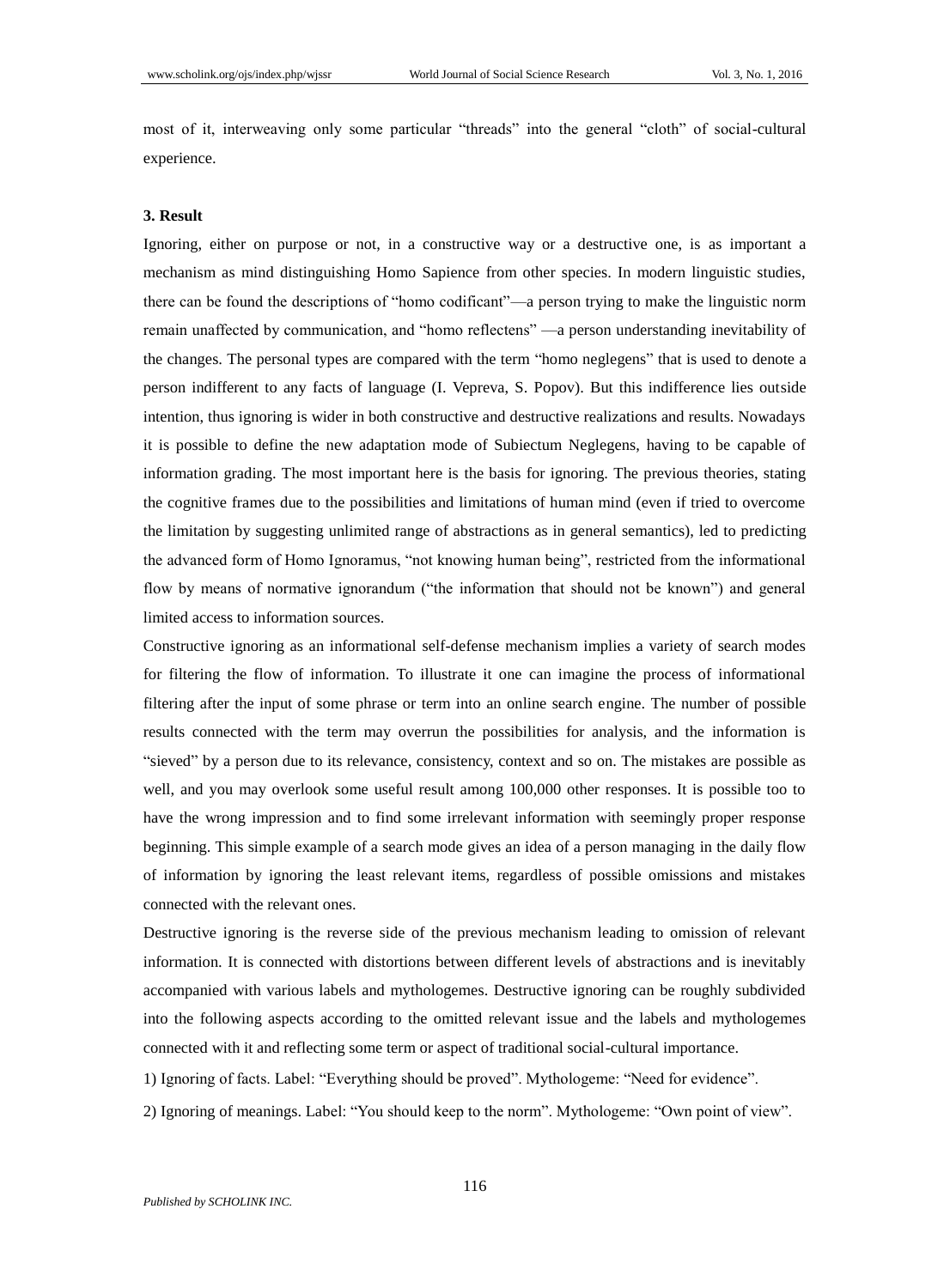3) Ignoring of subjects. Label: "Be cautious unless you get manipulated". Mythologeme: "Narcissism and Self-sufficiency".

4) Ignoring of insights. Label: "Rationality is in the first place". Mythologeme: "Best and worst ways of thinking".

5) Ignoring of influences. Label: "Rely on yourself". Mythologeme: "Independence".

6) Ignoring of conclusions. Label: "Keep to the present state of things". Mythologeme: "Being sensible".

This way all the information that should be ignored in a process of constructive ignoring can be defined as "neglegendum" (if we refer to the modal meaning of obligation in this Latin Future Passive Participle). It contains the information, irrelevant for the communicative context, or adding too little if any to the realization of intention and impact. On the other hand, destructive ignoring "sieves" the aspects that in a particular situation may seem irrelevant due to implied labels and "ready-made" opinions, and this way some sphere may become blocked out of the general "cloth" of social-cultural experience (see Figure 1).



**Figure 1. Aspects of Destructive Ignoring**

### **4. Discussion**

To sum up the problem of constructive and destructive ignoring, it is necessary to state the following landmarks.

1) Ignoring similarities. If constructive, it means information grading in accordance with its relevance and with the number of significant repetitions in the informational space. The repetitions themselves may be ignored as similarities but the general idea of the spreading degree of the information can be obtained as an additional point of its evaluation. If destructive, it results in mythologemes like "Political Split", "Split-up" (as in the Ukrainian political discourse: the idea of Split-up between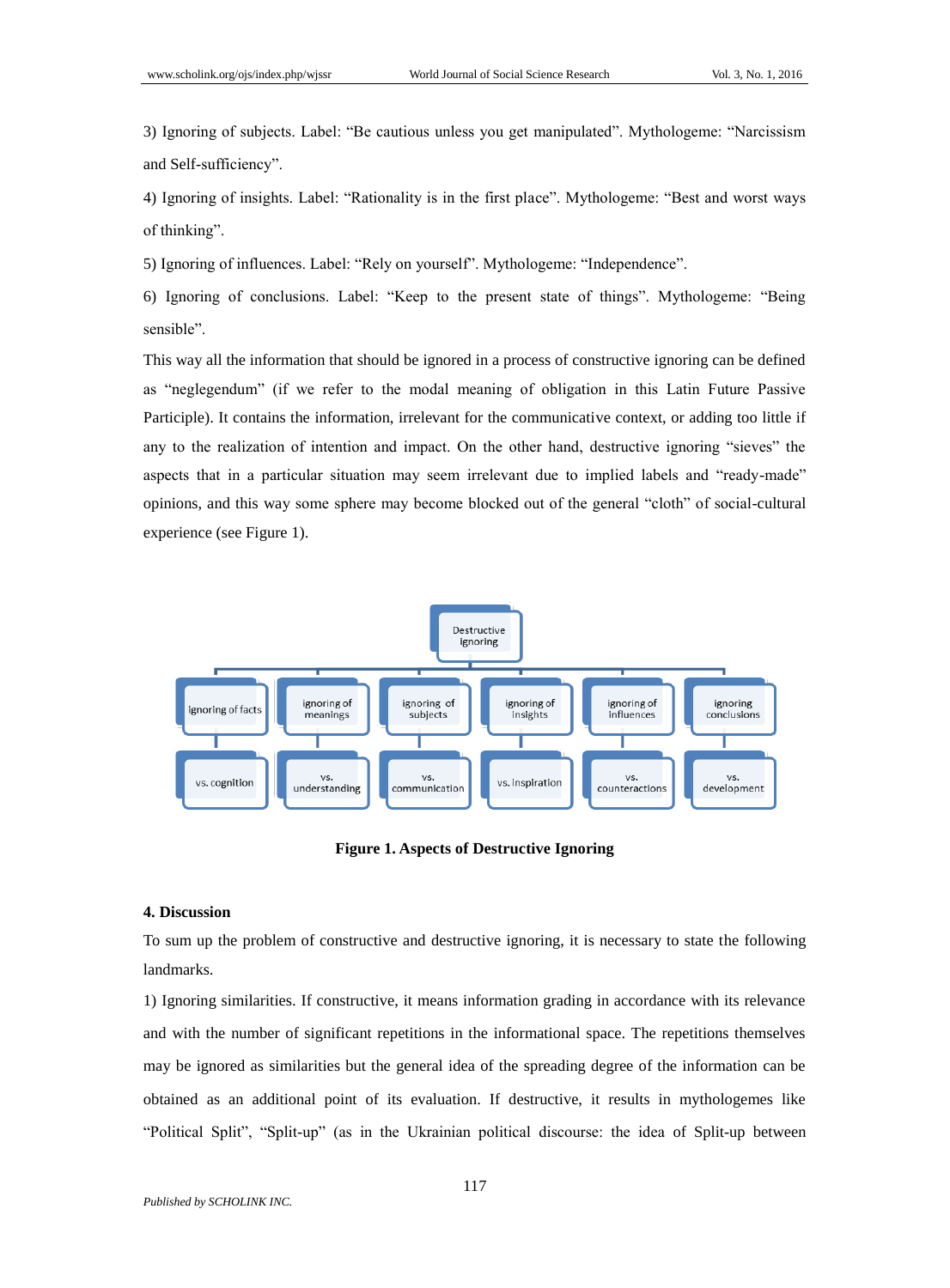regions of the country is constantly escalated), or general range of the situations based on explicit or implicit intolerance.

2) Ignoring on the basis of similarities. This aspect should be distinguished from the previous one. The similarities between pieces of information are "sieved" to retain the general set of relevant elements. It is a sort of generalization that is best observed in the integrated social-cultural space (from the level of groups connecting individuals up to the communities combining several states and cultures), where the social-cultural codes of common are unified and thus their grading and sieving becomes irrelevant in the common social-cultural space.

3) Ignoring differences. The constructive way of this type of ignoring is best illustrated in the Structural Differential model by A. Korzybsky. Some qualities and differences should be ignored for a person to be able to shift from one level of abstraction to another one. On the other hand, labeling the objects is based on ignoring various differences, improper unifying and generalization. In a social space it may lead to a destructive mythologemes of "Unity", "National Idea" and other vague concepts that can be easily speculated on and re-adjusted in a political discourse in order to create some model of "justice" useful for particular communicative actors.

4) Ignoring on the basis of differences. It can be either constructive or destructive in the context of interaction, and it results in "sieving" out differences and unique characteristics standing out of the common informational space. The consequences may include disregarding and ignoring of outstanding persons due to their clash with the approximately homogeneous or normative sphere (like in so called "tall poppy" syndrome) as well as outburst of localization intentions and fundamentalisms as a way to resist dissolving in the global space.

#### **5. General Conclusion**

Evaluation of semantic impact on social-cultural spheres is based on numerous studies starting with the correlations between language and social space and ongoing to the problems of speech/language correlations, "person-person" interactions in some informational interchange, and even further—to self-evaluation and self-identification of particular linguistic personality, resulting from the worldview and concepts suggested in the sign system.

And also there arises a wide range of questions for further investigation.

What is the scope and content of neglegendum ("the things that should be ignored")? What are the mechanisms for forming and adapting the neglegendum in a particular interpersonal, cross-cultural or interstate communication?

How can "search mode" influence norms (for example, ethical ones)?